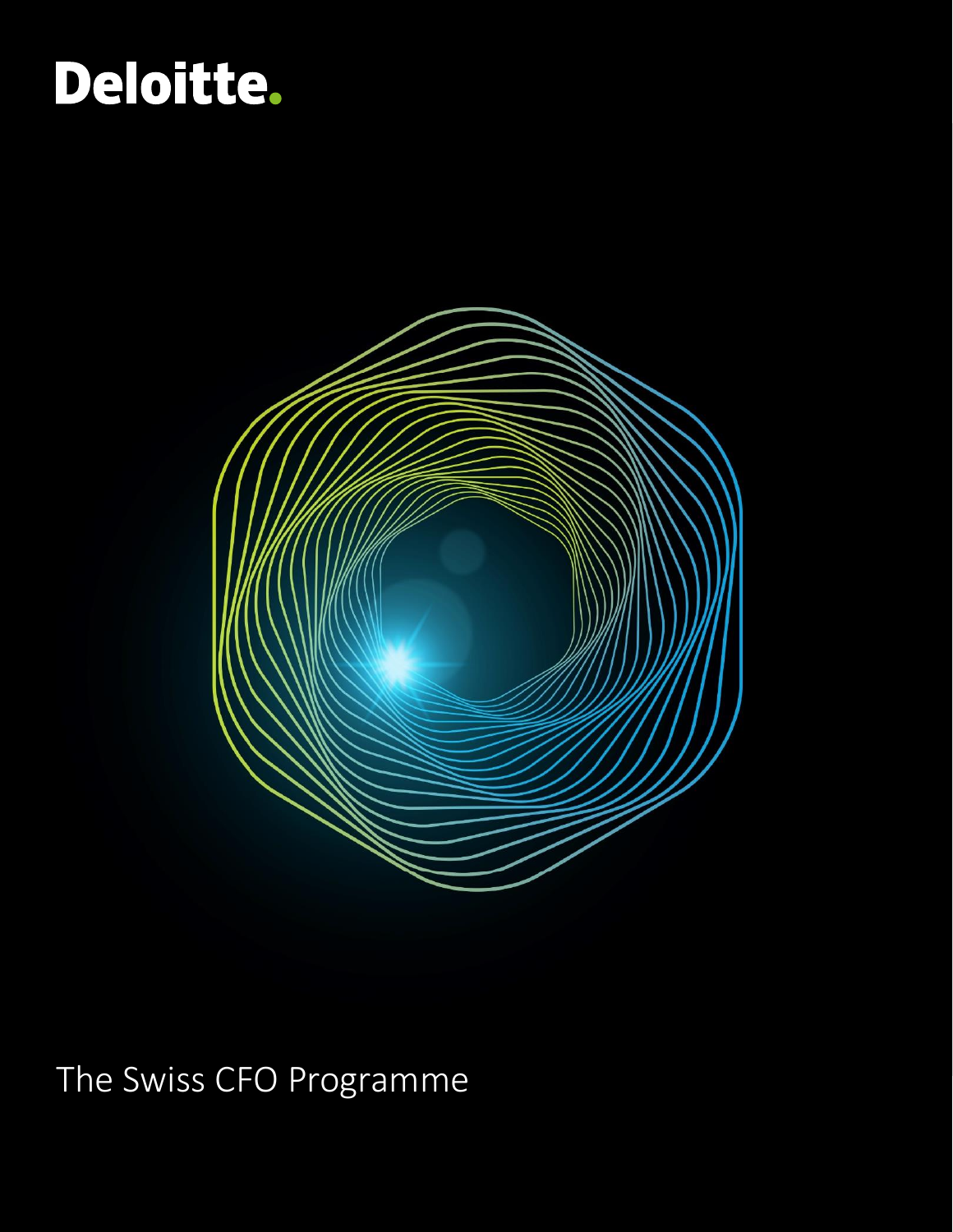# The Swiss CFO Programme



The Swiss CFO Programme helps CFOs to stay ahead of increasingly complex demands through unique opportunities to draw on the experience of Deloitte leaders, subject-matter specialists, CFO peers, and board members. The CFO Programme harnesses our organisation's broad capabilities to offer forward-thinking insights for every stage of the CFO career, helping new and experienced CFOs manage the complexities of the role, tackle their companies' most compelling challenges, and adapt to business and market shifts.

The CFO Programme was developed to offer CFOs and aspiring CFOs a trusted, valued, and comprehensive "go-to" resource for personal career development and success as the CFO role evolves to address new demands.

#### **CFO Programme mission**



**Inform:** Provide comprehensive, CFO focused insights to help CFOs achieve business career goals.



**Develop:** Help CFOs nurture talent and prepare promising leaders for increasing levels of responsibility.



**Connect:** Connect CFOs with peers and leaders in and outside of the CFO community.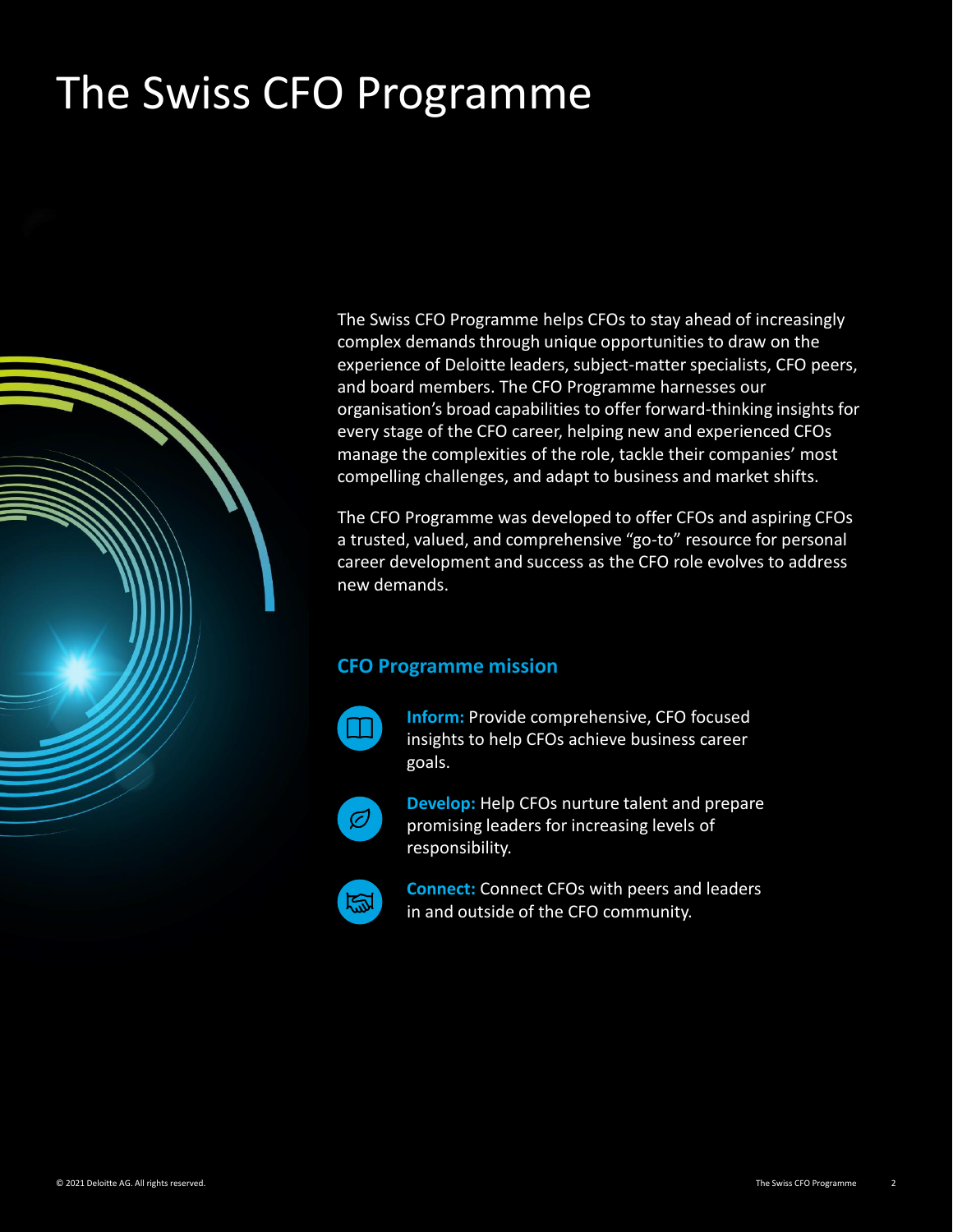### Start ahead Next Generation CFO Academy

Our Next Generation CFO Academy is a unique, often career-changing experience that helps prepare promising finance executives for a future CFO role. Attendees are nominated by their organisation's current CFO with the goal of developing leadership potential in rising finance professionals. The Academy provides a highly experiential curriculum and unparalleled networking opportunities. Sessions are held annually at the hotel Bocken in Horgen, near Zurich. Switzerland.

#### **Preparing future CFOs**

Today's CFOs serve in a far greater capacity than the support role they once did. Finance permeates every aspect of businesses, and CFOs are key decision-makers, leaders in their organisations who are held to high standards—and are expected to set high standards.

For new CFOs to take the reins successfully on day one, early preparation is essential.

"I am glad I had the opportunity to participate in this programme. The quality of the presentations and speaker engagement with the audience was excellent and exceeded my expectations." **Participant**

#### **Build new relationships and skills for success**

The Academy experience is framed around three pillars of CFO success: leadership, influence, and competence. Delivered over three days, the Academy curriculum is both intense and thorough. It provides executives with an opportunity for preparation, self-reflection, and hands-on scenario planning related to key aspects of the CFO agenda.

The faculty is uniquely positioned to deliver this curriculum. It consists of C-suite executives, analysts, authors, university professors, attorneys, and senior Deloitte Switzerland partners.

#### **A network beyond the Academy**

The Academy provides participants with an opportunity to build meaningful relationships with peers from similar organisations across industries and geographies. Each cohort has the opportunity to meet again at an alumni get-together which takes place once a year in Switzerland. By invitation only.

#### **To learn more contact:**

Christian Krämer CFO Programme Lead E-mail: [ckraemer@deloitte.ch](mailto:ckraemer@deloitte.ch) [Watch the video](https://deloitte-buto.videomarketingplatform.co/secret/72324195/7ed3e629707bd9d820038805db793cdd) for further insights.

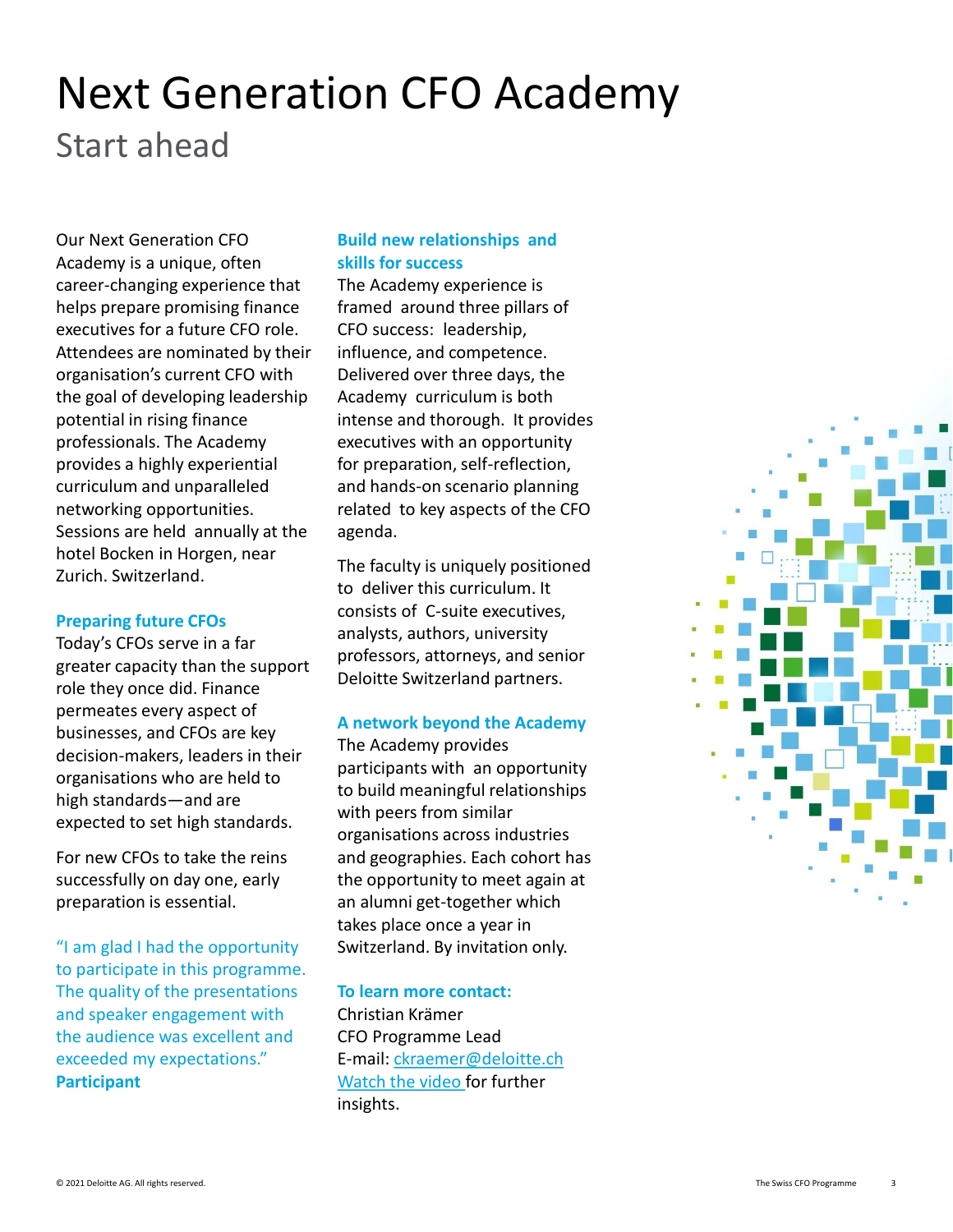## Plan ahead CFO Transition Lab



CFOs across the globe are being called upon to fill expanded leadership roles. They increasingly have to oversee other critical operations, including information technology and human resource issues of their finance organisations. That is why we created a powerful CFO Transition Lab experience—to help newly appointed CFOs, including those with prior CFO experiences, make efficient and effective transitions. By invitation only.

#### **A single day to map the first six months of your journey**

Our CFO Transition Lab is a oneday experience based on our extensive research on CFO transitions.

The agenda focuses on the three most important resources CFOs should consider managing during their transitions: personal and organisational time management, talent in the finance organisation, and critical stakeholder relations.

The CFO Transition Lab helps CFOs as they create a tangible 180-day work plan with four work streams:

- 1. Define and communicate priorities
- 2. Assess and develop a talent strategy
- 3. Understand and influence specific stakeholders
- 4. Frame tangible actions to execute priorities

**For more information about the Transition Lab, please reach out to your Deloitte contact**

#### **Planahead: What CFOs can explore in the Lab**

- **Hopes, fears, and legacies:** Define a "north star" and consider other stakeholder's input (CEO etc.)
- **Organisation strengths:** Evaluate the finance organisation's current versus desired strength in key areas
- **Priorities:** Use Deloitte's Four Faces of the CFO framework to identify priorities and classify the urgency and importance of each
- **Communication strategies:** Develop language to communicate strategic priorities to stakeholders
- **Confidence:** Assess the preparedness of the finance organisation to execute top priorities and identify ways to increase confidence in outcomes
- **Talent:** Examine capabilities and bandwidth of direct reports, as well as the scope and efficacy of reporting relationships
- **Relationships:** Focus on the strengths of key relationships and influence strategies needed to achieve priorities
- **180-day plan**: Create action plans with specific milestones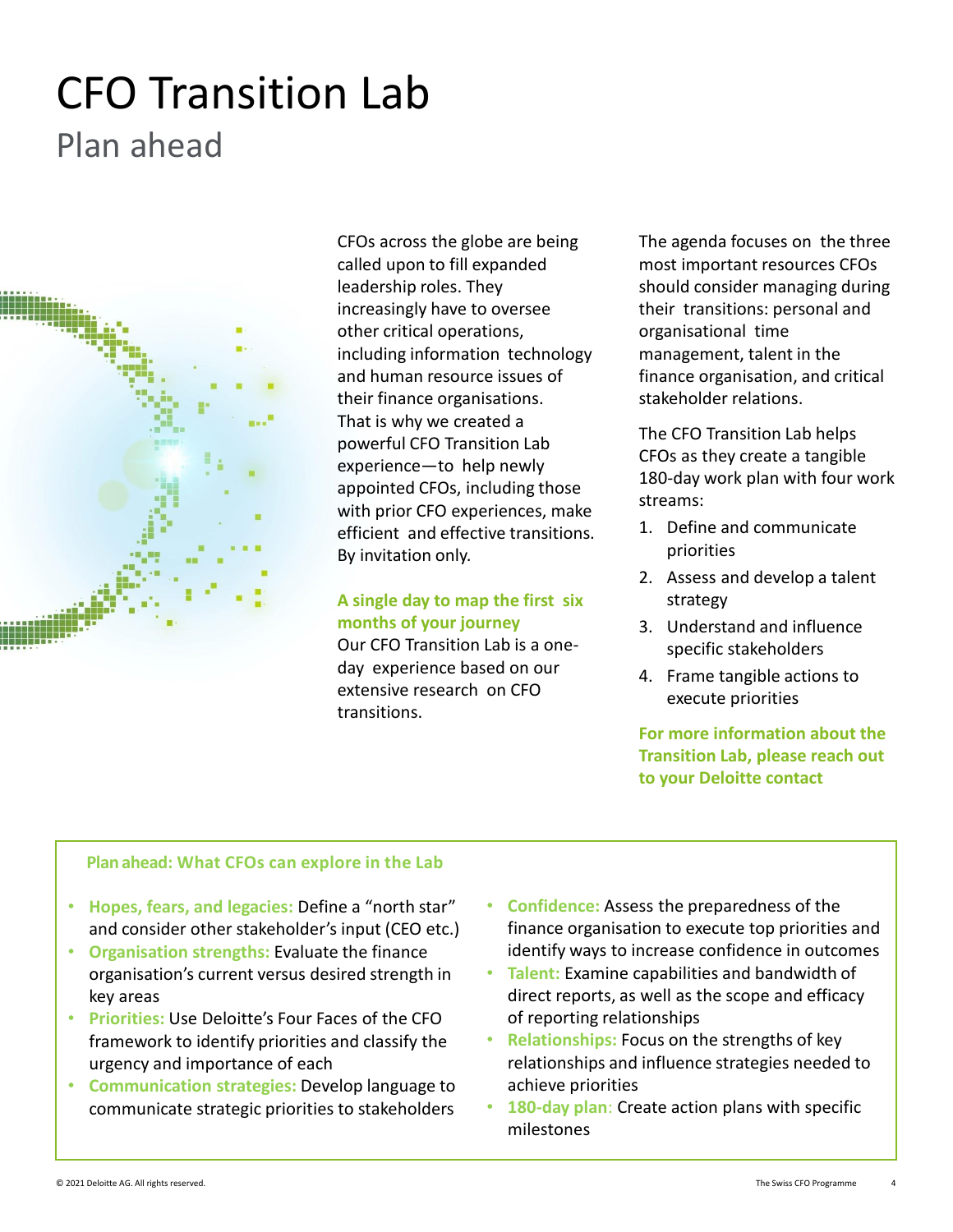### Be ahead CFO Connect

#### **A Swiss-made programme**

Each CFO Connect is a meeting of CFOs, focusing on topics that are most relevant for them in Switzerland.

The CFO Connect programme evolves with each discussion, permitting topic deep dives during each event. Topics covered can be (and are not limited to):

- Business relationships (CFO/CEO etc.)
- Environmental, social and governance (ESG)
- Analytics, reporting and data related topics
- CFO talent management
- Crisis management overall
- Personal brand positioning
- Strategy and CFO responsibilities
- Cyber risk and other current hot topic

#### **Connecting with peers**

With a friendly and intimate networking set up – usually a speaker, followed by a lively discussion – there is time set aside for CFOs to connect.

"Participating in the CFO Connect was a very valuable experience. The content was interesting and I truly appreciated listening to my peers." **Participant**

#### **Learn from the best**

During and after each CFO Connect participants have direct access board directors, CEOs and leaders with valuable subject matter expertise, providing insights to each discussed topic.

#### **Bi-annual event schedule**

The CFO Connect is set up as a biannual event series. Each session is planned for maximum two and a half hours.

#### **To learn more contact:**

Christian Krämer CFO Programme Lead E-mail: ckraemer@deloitte.ch

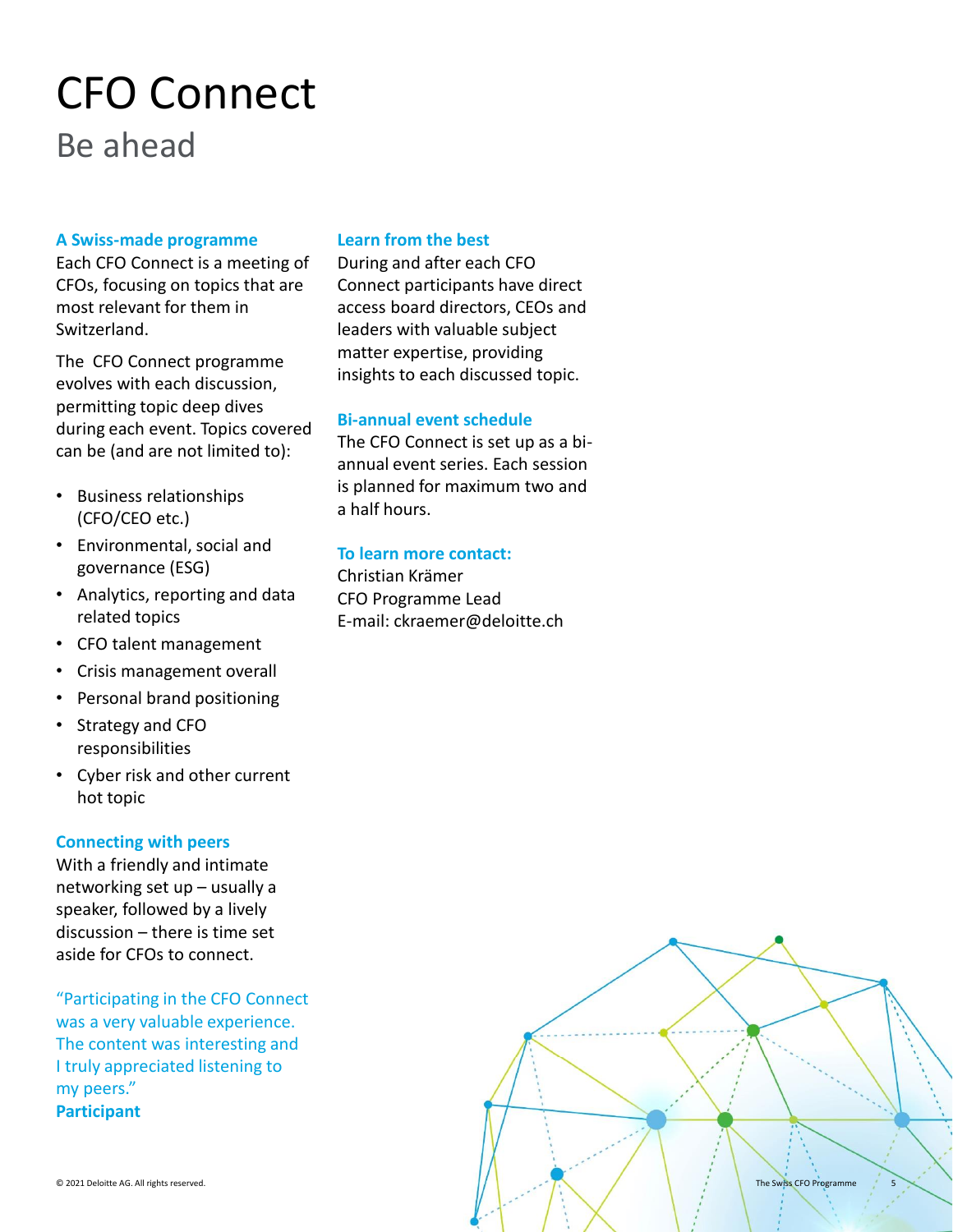### Think ahead CFO Insights



#### **CFO Survey**

#### Insights into CFO-relevant matters

Firstly launched in 2009, the Swiss CFO survey provides an overview of the financial attitudes of Chief Financial Officers and Group Finance Directors of major companies based in Switzerland.

Published bi-annually, the Survey is aligned to the European CFO survey, including a mix of questions relevant to the CFO at a business environment, company and operational level. A section of each edition is dedicated to address specific topics trending in Switzerland at present.

#### **How to participate**

CFOs and Senior Finance Executives who are based in Switzerland can take part in the survey. Please sign up directly on our website here: [https://www2.deloitte.com/ch/e](https://www2.deloitte.com/ch/en/pages/finance/articles/cfo-survey.html) n/pages/finance/articles/cfosurvey.html

**To learn more contact:** Michael Grampp CFO Insights Lead E-mail: [mgrampp@deloitte.ch](mailto:mgrampp@deloitte.ch)

#### **CFO interviews & podcasts** Be visible

Through our CFO interviews and podcasts, CFOs can be visible and be heard via our platforms on our website, social media, as well as our blog platform.



#### **How to participate**

CFOs and Senior Finance Executives who are based in Switzerland can take part in the interviews and podcasts. Please sign up directly on our website here:

[https://www2.deloitte.com/ch/e](https://www2.deloitte.com/ch/en/pages/finance/articles/cfo-interview-series.html) n/pages/finance/articles/cfointerview-series.html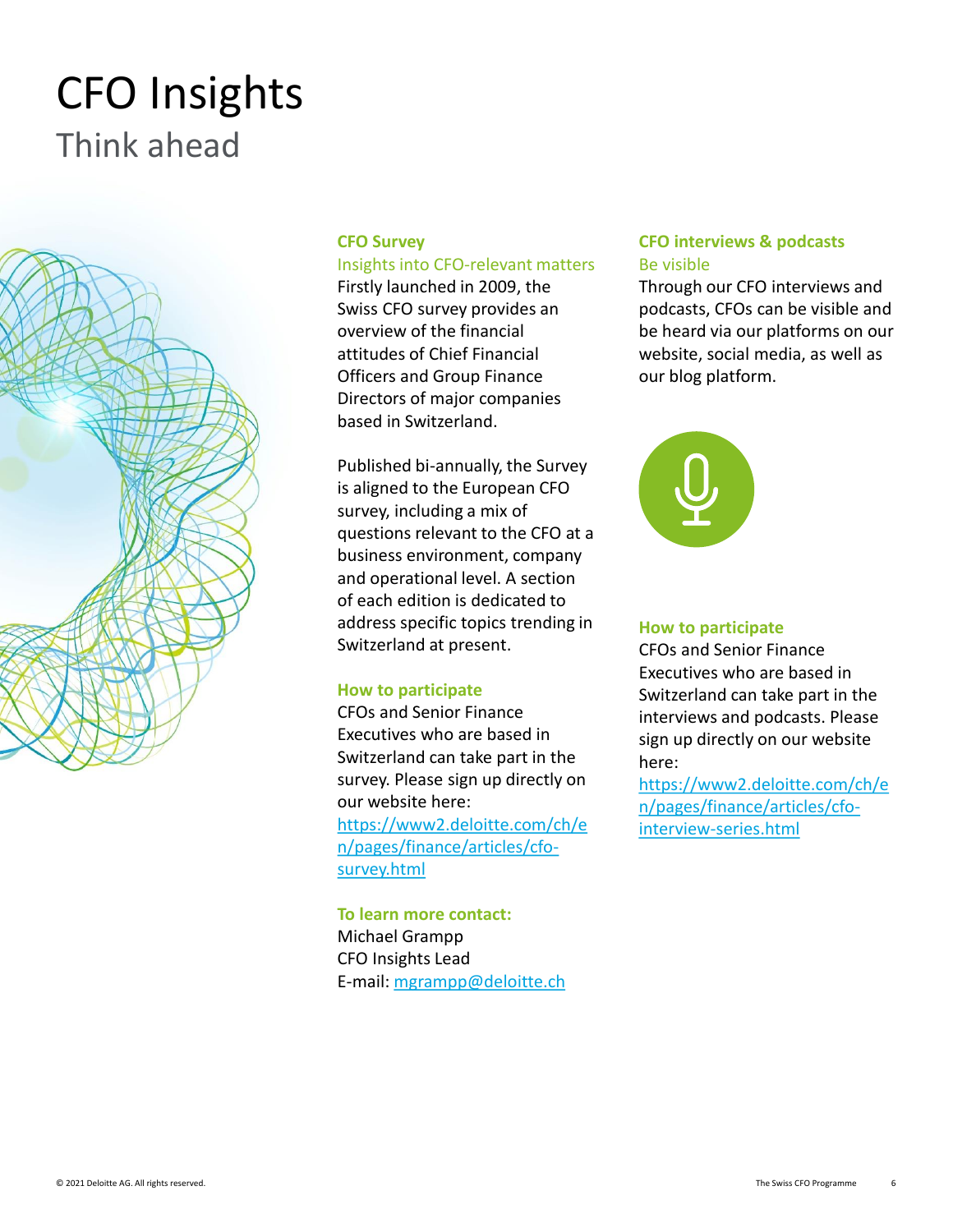### Contacts



**Alessandro Miolo** Managing Partner CFO Programme Chair Deloitte AG amiolo@deloitte.ch



**Christian Krämer** Partner CFO Programme Lead Deloitte AG ckraemer@deloitte.ch



**Lena Felsenburg** CFO Programme Marketing Lead Deloitte AG lfelsenburg@deloitte.ch



**Michael Grampp** Chief Economist CFO Insights Lead Deloitte AG mgrampp@deloitte.ch

> For more information about Deloitte's CFO Programme, visit our website at https://www2.deloitte.com/ch/en.html